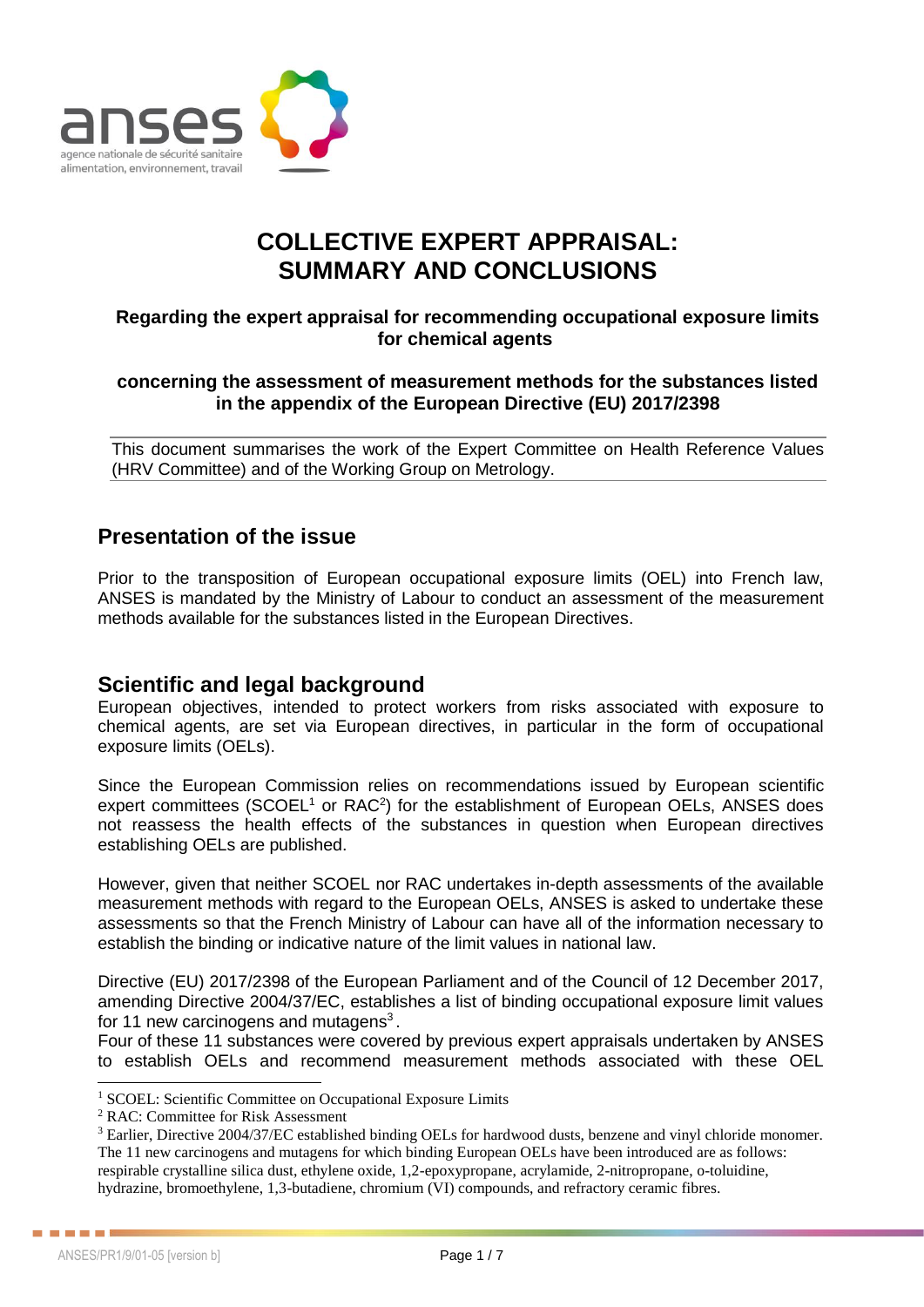proposals. These were hexavalent chromium and its compounds (ANSES, 2010), refractory ceramic fibres (AFSSET, 2009), 1,3-butadiene (ANSES, 2011) and acrylamide (ANSES, 2011). Thus, the measurement methods for these compounds were not reassessed as part of this expert appraisal, since they are already available.

As part of the memorandum of understanding on occupational exposure limits and biological limit values (OELs and BLVs) established between the Ministry of Labour and ANSES, the Directorate General for Labour (DGT) mandated ANSES to undertake the metrological expert appraisal for the following substances only:

- 1,2-epoxyethane (or ethylene oxide) (8h-OEL of 1 ppm, i.e. 1.8 mg.m<sup>-3</sup>),
- 1,2-epoxypropane (8h-OEL of 1 ppm, i.e. 2.4 mg.m<sup>-3</sup>),
- 2-nitropropane (8h-OEL of 5 ppm, i.e. 18 mg.m<sup>-3</sup>),
- o-toluidine (8h-OEL of 0.1 ppm, i.e.  $0.5 \text{ mg.m}^{-3}$ ),
- hydrazine (8h-OEL of 0.01 ppm, i.e. 0.013 mg.m<sup>-3</sup>),
- bromoethylene (8h-OEL of 1 ppm, i.e.  $4.4 \text{ mg.m}^{-3}$ ).

### **Organisation of the expert appraisal**

ANSES entrusted examination of this request to the Expert Committee on Health Reference Values (HRV Committee). The Agency also mandated the Working Group on Metrology.

The methodological and scientific aspects of the work of this group were regularly submitted to the Expert Committee.

This report has been prepared from metrology reports developed individually for each substance by the Working Group on Metrology. The Working Group reports take into account the additional observations and informations provided by the members of the HRV Committee. In light of the question asked, the HRV Committee did not examine the relevance of the values laid down by the Directive.

This expert appraisal was therefore conducted by a group of experts with complementary skills. It was carried out in accordance with the French Standard NF X 50-110 "Quality in Expertise Activities".

### **Description of the method**

An assessment report of the measurement methods was prepared by the Working Group on Metrology for each substance and submitted to the HRV Committee, for comments and validation.

Each assessment report presents the various protocols for measuring the respective substance in workplace atmospheres grouped together based on the methods they use. These methods were then assessed and classified based on the performance requirements set out particularly in the French Standard NF EN 482: "Workplace atmospheres - General requirements for the performance of procedures for the measurement of chemical agents" and the decision-making criteria listed in the methodology report (ANSES, 2017).

A list of the main sources consulted is detailed in the methodology report (ANSES, 2017).

These methods were classified as follows:

- Category 1A: the method has been recognized and validated (all of the performance criteria in the NF-EN 482 Standard are met);
- Category 1B: the method has been partially validated (the essential performance criteria in the NF-EN 482 Standard are met);
- Category 2: the method is indicative (essential criteria for validation are not clear enough);
- Category 3: the method is not recommended (essential criteria for validation are lacking or inappropriate).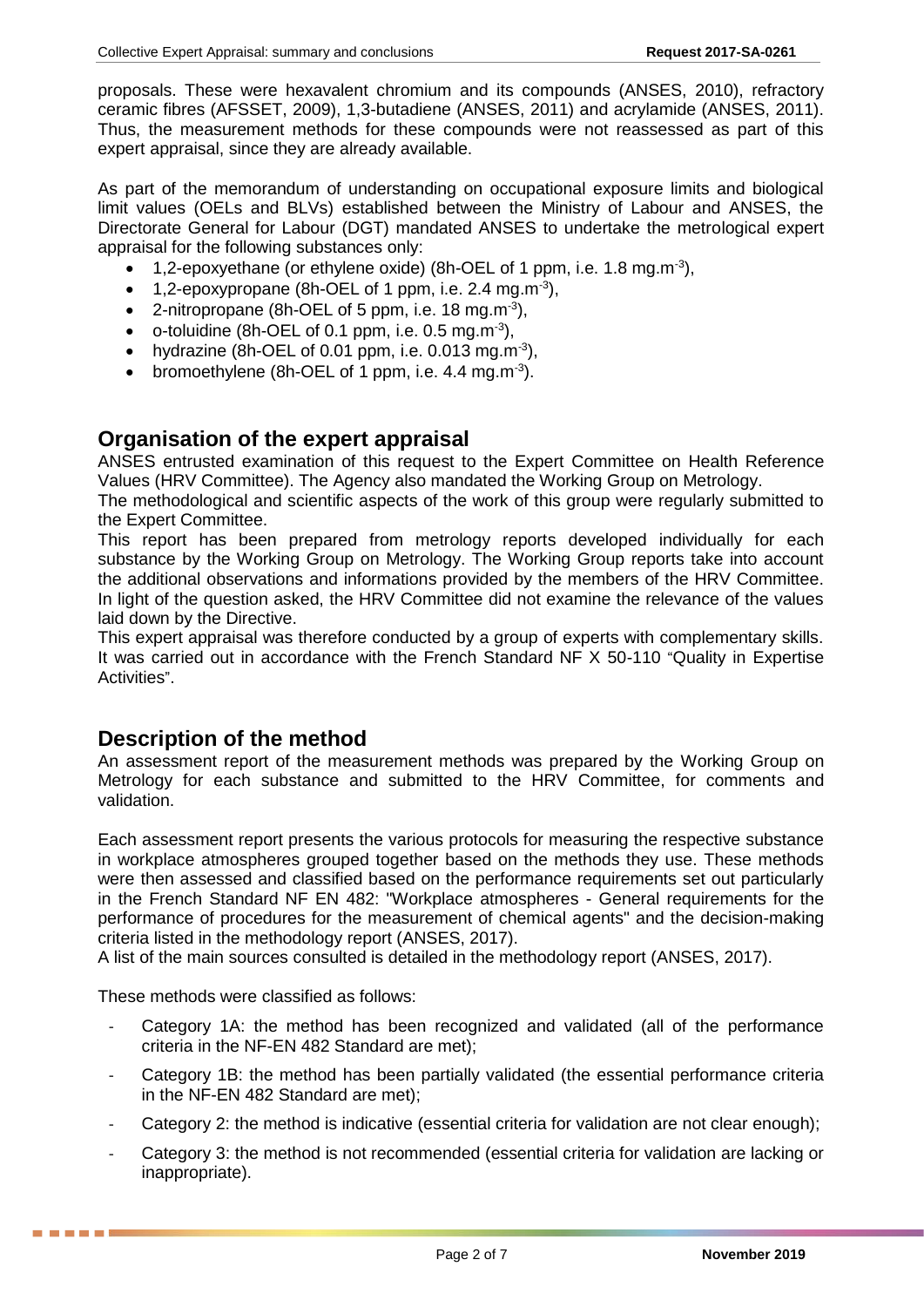A detailed comparative study of the methods in Categories 1A, 1B and 2 was conducted with respect to their various validation data and technical feasibility, in order to recommend the most suitable method(s) for measuring concentrations for comparison with OELs.

This overall report was prepared from metrology reports developed individually for each substance. The details concerning the adoption of each measurement method assessment report are given in the following table.

| Table 1: Adoption dates of the individual reports by the Working Group on Metrology and by the |
|------------------------------------------------------------------------------------------------|
| <b>HRV Committee</b>                                                                           |

| <b>Substance</b> | <b>Adoption date</b> |            |                                |
|------------------|----------------------|------------|--------------------------------|
| <b>Name</b>      | <b>CAS number</b>    | By the WG  | By the HRV<br><b>Committee</b> |
| bromoethylene    | 593-60-2             | 17/05/2018 | 03/05/2018                     |
| 2-nitropropane   | 79-46-9              | 26/03/2018 | 03/05/2018                     |
| hydrazine        | 302-01-2             | 16/10/2018 | 29/11/2018                     |
| 1,2-epoxypropane | 75-56-9              | 03/12/2018 | 25/01/2019                     |
| o-toluidine      | 95-53-4              | 03/12/2018 | 25/01/2019                     |
| 1,2-epoxyethane  | $75 - 21 - 8$        | 16/05/2019 | 13/06/2019                     |

The overall report, as well as the summary and conclusions of the collective expert appraisal, were adopted by the HRV Committee on 13/06/2019.

This collective expert appraisal work and the summary report were submitted to public consultation from 05/09/2019 to 30/09/2019. The people or organizations that contributed to the public consultation are listed in appendix 7 of the report (only available in French). The comments received were reviewed by the Committee on Health Reference Values who finally adopted this version on the 28/11/2019.

### **Results of the collective expert appraisal**

The Expert Committee on "Health reference values" (HRV Committee) adopted the collective expert appraisal work and its conclusions and recommendations, which are covered in the accompanying report, at its meeting of 28 November 2019 and informed ANSES's General Directorate.

### **Conclusions and recommendations of the collective expert appraisal**

The assessment of the applicable reference methods for the measurement of occupational exposure levels for the six substances, listed in Directive (EU) 2017/2398 and to be assessed in light of the values established therein, found that each of the six substances has at least one measurement method classified in Category 1B.

1,2-epoxyethane also has a measurement method classified in Category 1A.

The table below summarises the measurement methods recommended by the HRV Committee for each of the six substances.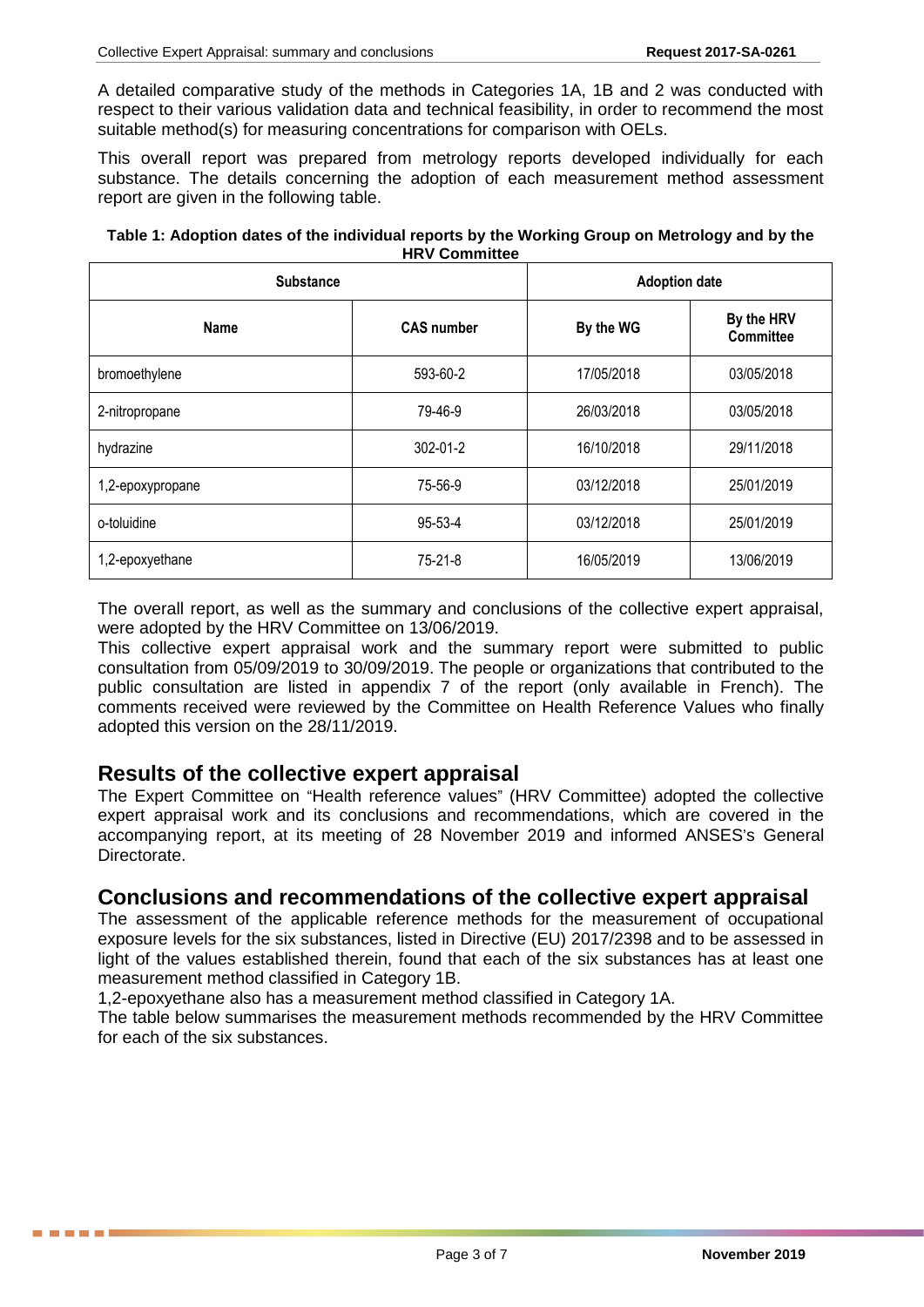and the state of the State

| <b>Identification of the</b><br>substance |                      |                                                                                                            |                                                                                                                                                    | <b>Implementation</b>                                        | <b>Classification for</b><br>8h-OEL | <b>Additional information</b>                                                                                                                                                                                                                                                                                                                                                                                       |  |
|-------------------------------------------|----------------------|------------------------------------------------------------------------------------------------------------|----------------------------------------------------------------------------------------------------------------------------------------------------|--------------------------------------------------------------|-------------------------------------|---------------------------------------------------------------------------------------------------------------------------------------------------------------------------------------------------------------------------------------------------------------------------------------------------------------------------------------------------------------------------------------------------------------------|--|
| <b>Substance</b>                          | <b>CAS</b><br>number | Principle of the recommended method                                                                        |                                                                                                                                                    | protocols<br>regulatory<br>(References)<br>technical control |                                     |                                                                                                                                                                                                                                                                                                                                                                                                                     |  |
| bromoethylene                             | 593-60-2             | Active sampling on<br>an active charcoal<br>tube - Solvent<br>desorption -<br>GC/FID analysis              | Active charcoal<br>(400/200)<br>Ethanol desorption                                                                                                 | <b>NIOSH 1009</b><br>(1994)                                  | 1B                                  | The HRV committee recommends measuring bromoethylene by<br>sampling on a tube containing active charcoal at a flow rate of 50<br>ml.min-1. It should be noted that sampling effectiveness can be<br>affected by the presence of other substances in air and that<br>coelution is possible with bromine (Br2). Given the toxicity of CS2,<br>the implementation of the method with ethanol desorption should be      |  |
|                                           |                      |                                                                                                            | Active charcoal (100/50)<br>$CS2 + n-heptane$<br>desorption                                                                                        | OSHA ORG-08<br>(1979)                                        |                                     | preferred (NIOSH 1009 protocol).<br>Moreover, given the quantities to be trapped, the capacity of a<br>100/50 mg tube of active charcoal may be sufficient and would<br>enable the volume of ethanol used for desorption to be reduced.                                                                                                                                                                             |  |
| 2-nitropropane                            | 79-46-9              | Active sampling on<br>an adsorbent tube<br>Solvent desorption<br>- GC/FID analysis                         | Chromosorb 106<br>Ethyl acetate desorption                                                                                                         | OSHA 15 (1980)<br><b>NIOSH 2528</b><br>(1994)                | 1B                                  | To cover the range of 0.1 to 2*8h-OEL, with an 8h sample on<br>Chromosorb 106, a flow rate of 0.0125 L.min-1 is necessary.<br>Regarding XAD 4 resin, to cover the range of 0.1 to 2*8h-OEL, two<br>4h samplings are necessary with a flow rate of 0.1 L.min-1.<br>Given the toxicity of CS <sub>2</sub> , the implementation of the method with<br>Chromosorb 106 and ethyl acetate desorption should be preferred. |  |
|                                           |                      |                                                                                                            | XAD4<br>CS <sub>2</sub> desorption                                                                                                                 | OSHA 46 (1984)                                               |                                     |                                                                                                                                                                                                                                                                                                                                                                                                                     |  |
| hydrazine                                 | 302-01-2             | Active sampling on<br>an impregnated<br>filter<br>Solvent desorption<br>+ derivatisation<br>LC-UV analysis | Two glass fibre filters<br>impregnated with<br>sulphuric acid (Gelman<br>37 mm)<br>Extraction: EDTA<br>disodium<br>Derivatisation:<br>Benzaldehyde | OSHA ORG-108<br>(1997)                                       | 1B                                  | Performing an 8-hour sampling at a flow rate of 1 L.min-1                                                                                                                                                                                                                                                                                                                                                           |  |

| Table 2: Measurement methods recommended by the HRV Committee |  |
|---------------------------------------------------------------|--|
|---------------------------------------------------------------|--|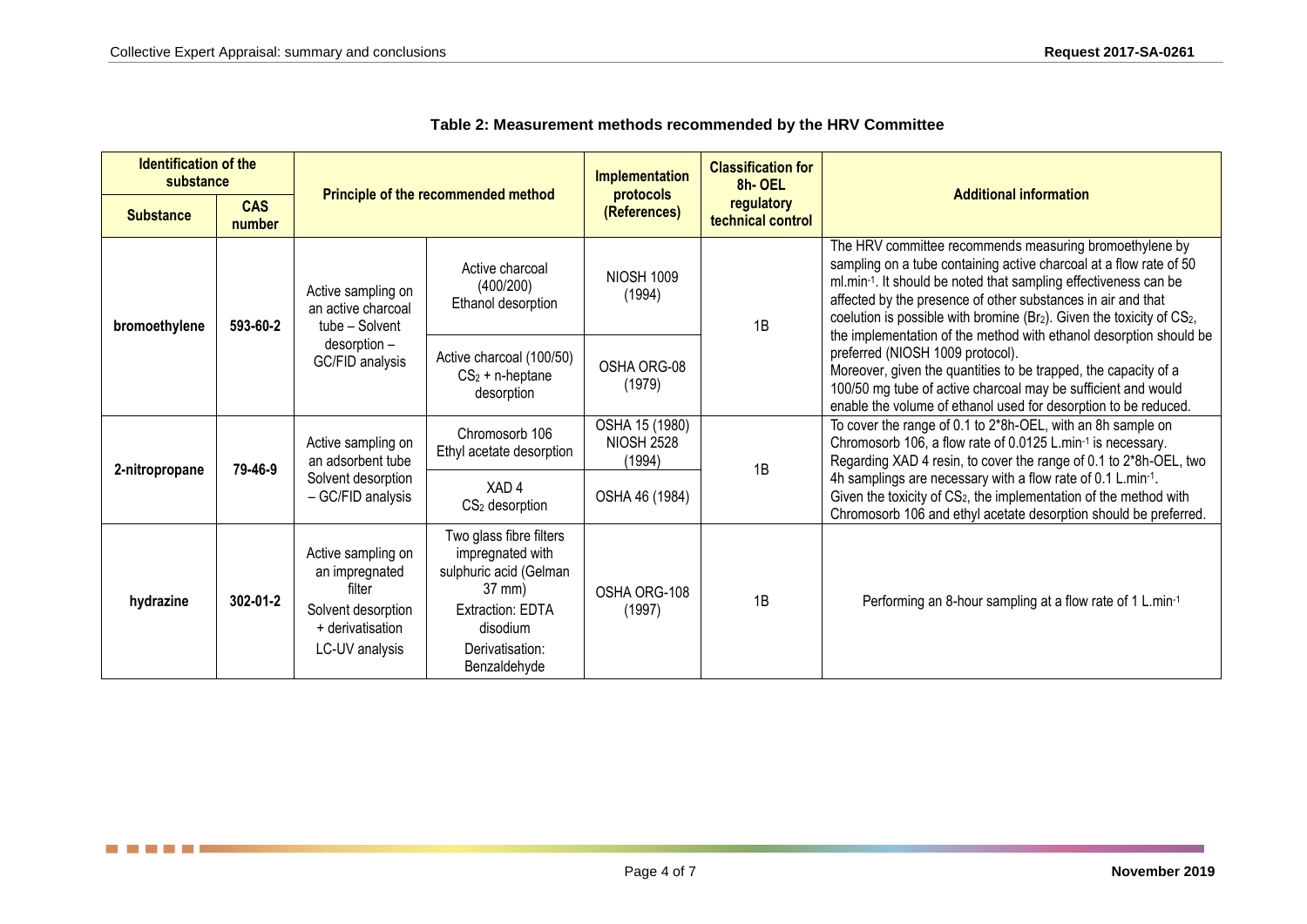| <b>Identification of the</b><br>substance |                      | Principle of the recommended method                                                                                            |                                                                                                                                                       | Implementation                                               | <b>Classification for</b><br>8h-OEL |                                                                                                                                                                                                                                                                                                                                                                                                            |  |
|-------------------------------------------|----------------------|--------------------------------------------------------------------------------------------------------------------------------|-------------------------------------------------------------------------------------------------------------------------------------------------------|--------------------------------------------------------------|-------------------------------------|------------------------------------------------------------------------------------------------------------------------------------------------------------------------------------------------------------------------------------------------------------------------------------------------------------------------------------------------------------------------------------------------------------|--|
| <b>Substance</b>                          | <b>CAS</b><br>number |                                                                                                                                |                                                                                                                                                       | protocols<br>regulatory<br>(References)<br>technical control |                                     | <b>Additional information</b>                                                                                                                                                                                                                                                                                                                                                                              |  |
| $1,2-$<br>epoxypropane                    | 75-56-9              | Active sampling on<br>an adsorbent tube<br>Solvent desorption<br>GC/FID analysis                                               | Anasorb 747<br>$CS2$ desorption                                                                                                                       | OSHA 88 (1991)                                               | 1B                                  | An 8h sample at a flow rate of 10 ml.min-1 is necessary to comply<br>with the recommended maximum volume of five litres.<br>Users' attention is drawn to the fact that the desorption solvent<br>(CS <sub>2</sub> ) is classified as category 2 reprotoxic.                                                                                                                                                |  |
|                                           |                      | Active sampling on<br>an adsorbent tube<br>Solvent desorption<br>HBr derivatisation<br>GC/ECD analysis                         | Active charcoal<br>(400/200)<br>Toluene/CS <sub>2</sub> (99/1)<br>desorption                                                                          | ZH 1-120-28E/2<br>(1994)<br>BGI 505-28-<br>02GC (1994)       | 1B                                  | Given the constraints in terms of flow rate and sampling volume not<br>to be exceeded, two successive 4h samples at a maximum flow<br>rate of 2.4 L.h <sup>-1</sup> are necessary. These conditions enable the range<br>of 0.1 to 2*8h-OEL to be covered.<br>Users' attention is drawn to the fact that the desorption solvents<br>(toluene and CS <sub>2</sub> ) are classified as category 2 reprotoxic. |  |
| o-toluidine                               | 95-53-4              | Active sampling on<br>a filter impregnated<br>with sulphuric acid<br>Solvent desorption<br>+ derivatisation<br>GC/ECD analysis | Two glass fibre filters<br>impregnated with<br>sulphuric acid<br>Toluene desorption<br>Derivatisation: HFAA<br>(heptafluorobutyric acid<br>anhydride) | OSHA 73 (1988)                                               | 1B                                  | Enables o-toluidine to be sampled in a mixed phase.<br>Users' attention is drawn to the fact that the desorption solvent<br>(toluene) is classified as category 2 reprotoxic                                                                                                                                                                                                                               |  |
| $1,2-$<br>epoxyethane                     | $75 - 21 - 8$        | Active sampling on<br>an HBr-impregnated<br>adsorbent tube<br>Solvent desorption<br>- GC/ECD analysis                          | HBr-impregnated<br>Anasorb 747<br>(100/50 mg, SKC 226-<br>178)<br>Desorption:<br>Acetonitrile/toluene                                                 | <b>OSHA 1010</b><br>(2007)                                   | 1A                                  | In light of the available data, sampling for eight hours at a flow rate<br>of 25 mL.min-1 is recommended.<br>Users' attention is drawn to the fact that the desorption solvent<br>(toluene) is classified as category 2 reprotoxic                                                                                                                                                                         |  |
|                                           |                      | Passive sampling<br>on an HBr-<br>impregnated<br>absorbent material<br>Solvent desorption<br>- GC/ECD analysis                 | SKC 575-005 badge<br>Desorption: methanol                                                                                                             | SKC (2000)                                                   | 1B                                  | Regarding the other badges (3M 3551 and Assay Technology<br>Chemdisk 555) that can be used when implementing this method,<br>since most of the validation data are not available, it was not<br>possible to assess their applicability in relation to the 8h-OEL.                                                                                                                                          |  |

#### **Table 2 : Measurement methods recommended by the HRV Committee (continued)**

**Validation date of the summary by the Expert Committee:** 28 November 2019.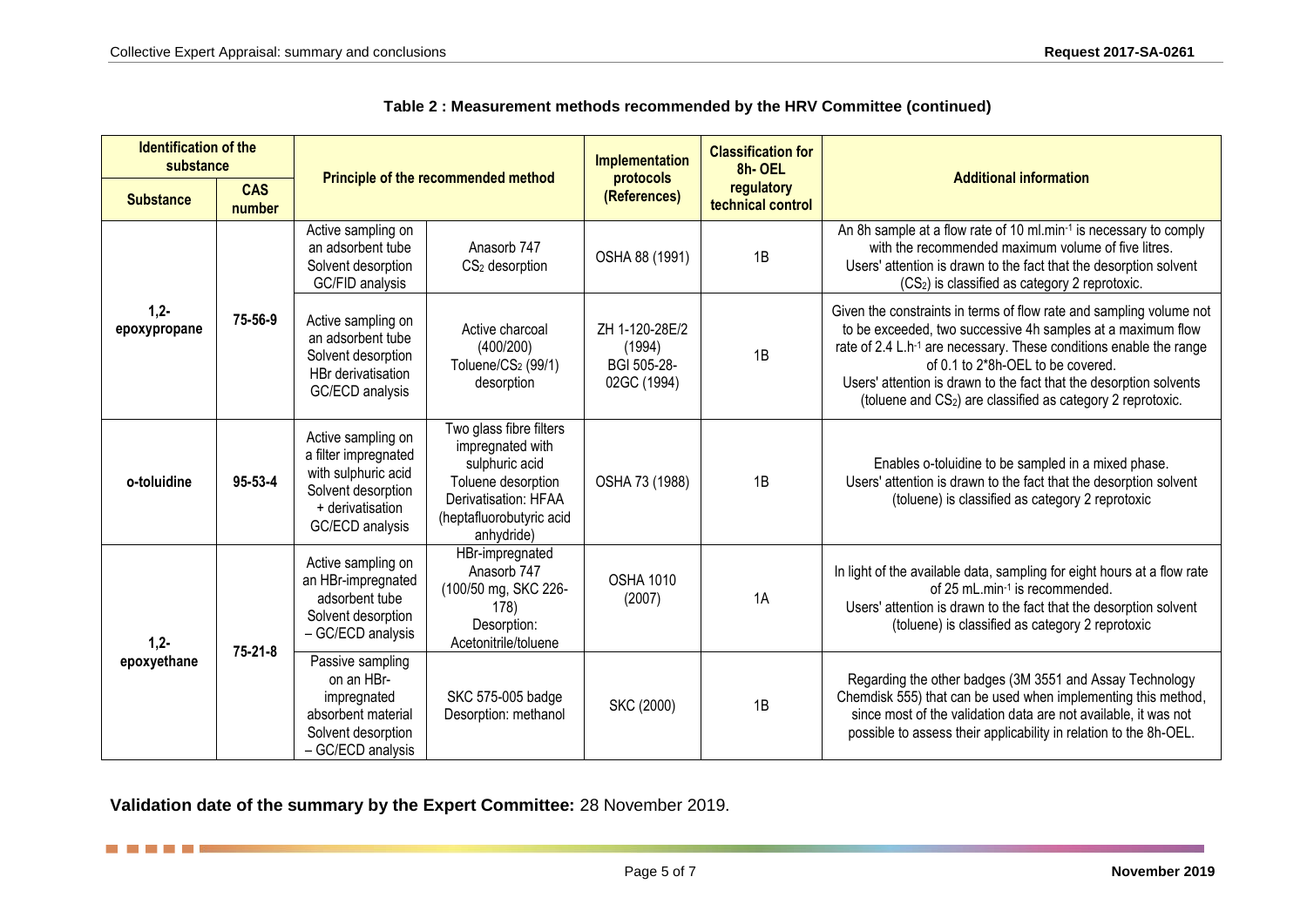# **Bibliographic references**

AFNOR NF EN 482+A1 (2015): Exposition sur les lieux de travail - Exigences générales concernant les performances des procédures de mesure des agents chimiques, Novembre 2015, 20p.

AFNOR NF X 43-267 (2014) - Air des lieux de travail - Prélèvement et analyse de gaz et vapeurs organiques - Prélèvement par pompage sur tube à adsorption et désorption au solvant, juin 2014, 54p.

Afsset (2009) – Valeurs limites d'exposition en milieu professionnel. Evaluation des effets sur la santé et des méthodes de mesure des niveaux d'exposition sur le lieu de travail pour les fibres céramiques réfractaires. Avis de l'Afsset – Rapport d'expertise collective. Maisons-Alfort : Afsset. 74p.

Anses (2011) – Valeurs limites d'exposition en milieu professionnel. 1,3-butadiène. Avis de l'Anses - Rapport d'expertise collective. Avril 2011. Maisons-Alfort : Anses. 90p

Anses (2010) – Valeurs limites d'exposition en milieu professionnel. Les composés du chrome hexavalent. Avis de l'Anses - Rapport d'expertise collective. Octobre 2011. Maisons-Alfort : Anses. 105 p.

Anses (2011) – Valeurs limites d'exposition en milieu professionnel. L'acrylamide. Avis de l'Anses - Rapport d'expertise collective. Novembre 2011. Maisons-Alfort : Anses.139 p.

Anses (2017) - Valeurs limites d'exposition en milieu professionnel - Document de référence pour l'élaboration de valeurs limites d'exposition à des agents chimiques en milieu professionnel - Rapport d'expertise collective .Juillet 2017. Maisons-Alfort : Anses. 135p.

BGI 505-28-01GC (1994) Verfahren zur Bestimmung von 1,2-Epoxypropan (Propylenoxid) – Probenahme mit Pumpe und Adsorption on Aktivkohle, Arbeitsweise B : Gaschromatographie nach Desorption, Hauptverband der gewerblichen Berufsgenossenschaften – Berufsgenossenschaftliche Zentrale für Sicherheit und Gesundheit – BGZ, Sankt Augustin, November 1994.

BGI 505-28-02GC (1994) Verfahren zur Bestimmung von 1,2-Epoxypropan (Propylenoxid) – Probenahme mit Pumpe und Adsorption on Aktivkohle, Gaschromatographie nach Desorption und Derivatisierung mit Bromwasserstoffsäure, Hauptverband der gewerblichen Berufsgenossenschaften – Berufsgenossenschaftliche Zentrale für Sicherheit und Gesundheit – BGZ, Sankt Augustin, November 1994.

BGI 505-28-04 (2007), Method for the determination of 1,2-epoxypropane (propylene oxide), German Social Accident Insurance, February 2007, 91-99.

Directive 2004/37/CE du Parlement européen et du Conseil du 29 avril 2004 concernant la protection des travailleurs contre les risques liés à l'exposition à des agents cancérigènes ou mutagènes au travail (sixième directive particulière au sens de l'article 16, paragraphe 1, de la directive 89/391/CEE du Conseil) (version codifiée) (Texte présentant de l'intérêt pour l'EEE)

Directive (UE) 2017/2398 du Parlement européen et du Conseil du 12 décembre 2017 modifiant la directive 2004/37/CE concernant la protection des travailleurs contre les risques liés à l'exposition à des agents cancérigènes ou mutagènes au travail (Texte présentant de l'intérêt pour l'EEE)

NIOSH 1009 - NIOSH Manual of Analytical Methods (NMAM), Fourth Edition, Vinyl Bromide, Method 1009, Issue 1, dated 15 august 1994. [\(https://www.cdc.gov/niosh/docs/2003-](https://www.cdc.gov/niosh/docs/2003-154/pdfs/1009.pdf) [154/pdfs/1009.pdf,](https://www.cdc.gov/niosh/docs/2003-154/pdfs/1009.pdf) accédé le 28/09/2017)

NIOSH 2528 - NIOSH Manual of Analytical Methods (NMAM), Fourth Edition, 2-nitropropane: Method 2528, Issue 2, dated 15 August 1994. - https://www.cdc.gov/niosh/docs/2003-[154/pdfs/2528.pdf,](https://www.cdc.gov/niosh/docs/2003-154/pdfs/2528.pdf) accédé le 22/09/2017)